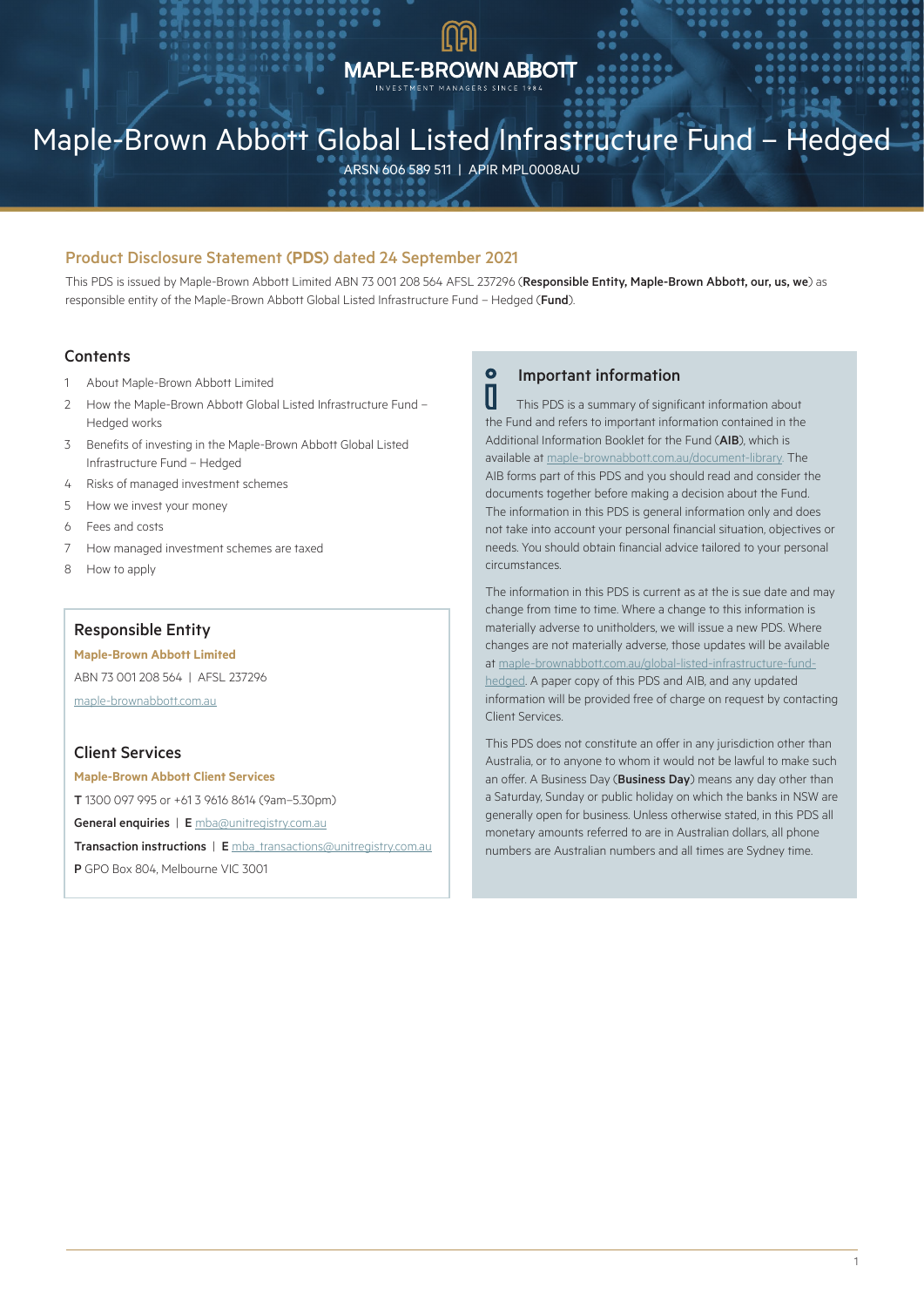## **1 About Maple-Brown Abbott Limited**

Maple-Brown Abbott is the Responsible Entity of the Fund and the issuer of this PDS.

As one of Australia's first boutique investment managers, we have evolved into a business focusing on managing Australian equity, Asian equity, global listed infrastructure and multi-asset strategies.

Operating for nearly 40 years, we manage investment portfolios for institutional, high net-worth and retail clients in Australia. We have clients across the world including in North America, Europe and Asia. We are privately owned with around 60 staff in Sydney and over A\$11 billion in assets under management, as at 30 June 2021. We have a long-standing commitment to responsible investing and are a signatory to the United Nations Principles for Responsible Investment (PRI).

Being a focused boutique investment manager remains an important driver of our culture, ensuring our interests are strongly aligned with those of our clients. We strive to deliver the highest level of service to our clients and to always act with integrity and the highest ethical standards.

As the Responsible Entity, we are responsible for operating the Fund and ensuring compliance with the Fund's Constitution (Constitution) and relevant legislation as well as establishing, implementing and monitoring the Fund's investment objective and strategy. We have the power to delegate certain duties and appoint other entities to perform tasks and provide services to the Fund in accordance with the Constitution and the Corporations Act 2001 (Cth) (Corporations Act). We have appointed Northern Trust Company as the custodian and administrator for the Fund (Custodian and Administrator).

Maple-Brown Abbott Global Listed Infrastructure Pty Ltd ACN 165 922 583 (MBA GLI) has been appointed as the investment manager of the Fund and receives fees from us for performing this role from the management fee we charge the Fund. MBA GLI's strategy is focused on global listed securities that invest in core infrastructure assets that demonstrate low volatility and inflation protection compared to other global equities.

## **2 How the Maple-Brown Abbott Global Listed Infrastructure Fund – Hedged works**

The Fund is a registered managed investment scheme. This means your money is pooled together with monies from other unitholders. This pool is used to buy investments that are managed on behalf of all unitholders in the Fund. When you invest in the Fund, you are issued units in the Fund rather than directly receiving an interest in the assets of the Fund. Your units will represent the value of your interest in the Fund. The number of units you receive is dependent on the amount of money you invest and the applicable unit price. You can increase your unitholding by making additional applications or reinvesting distributions, or decrease your unitholding by making withdrawals.

Certain rights are attached to units and these rights are exercisable by the person who owns them (referred to as you, investor, unitholder or member in this PDS).

## **Unit prices**

The unit price is generally calculated for each Business Day based on the net asset value of the Fund divided by the number of units on issue in the Fund. Application and withdrawal unit prices are then calculated by applying a buy or sell spread to the unit price. The buy/sell spread is an estimate of the costs of buying and selling the underlying assets of the Fund as a result of applications or withdrawals in the Fund. Unit prices will vary as the market value of the assets in the Fund rise or fall.

Unit prices are available at [maple-brownabbott.com.au/funds](http://www.maple-brownabbott.com.au/funds). Any discretion used in determining unit prices is done so in line with our Unit Pricing Policy. You can request a copy of this policy free of charge by contacting Client Services.

#### **Applications and withdrawals**

Refer to section 6 'How to apply, withdraw or transfer' in the AIB for details on how to make an initial or additional application or withdrawal. All our forms are available at [maple-brownabbott.com.au/document-library](http://www.maple-brownabbott.com.au/document-library) or by contacting Client Services.

We can vary or waive the minimum application or withdrawal amounts at any time, and we may decline an application for units in the Fund without giving a reason.

## **Applications**

| <b>Minimum initial</b> | <b>Minimum additional Application</b><br>application amount application amount cut-off time |                         |  |
|------------------------|---------------------------------------------------------------------------------------------|-------------------------|--|
| \$20,000               | \$5,000                                                                                     | 2pm on any Business Day |  |

Generally, applications are only processed and units in the Fund will only be issued following acceptance of a valid Application Form including investor identification documents and your application money in cleared funds. Application monies are held in a non-interest-bearing bank account until units are issued.

Except in special circumstances, valid applications received by Client Services:

- − before 2pm on any Business Day will be processed using the application price next calculated for that Business Day
- after 2pm on any Business Day or a non-Business Day will be processed using the application price calculated for the next Business Day.

## **Withdrawals**

| <b>Minimum</b><br>withdrawal amount balance amount <sup>1</sup> | <b>Minimum</b> | Withdrawal<br>cut-off time |
|-----------------------------------------------------------------|----------------|----------------------------|
| \$1.000                                                         | \$10,000       | 2pm on any Business Day    |

1 If we receive a valid withdrawal request from you that will leave you holding less than the minimum balance, we may compulsorily withdraw your remaining unitholding in the Fund and pay the balance to you.

Withdrawals are only processed following the acceptance of a valid Withdrawal Form.

Except in special circumstances, valid withdrawals received by Client Services:

- − before 2pm on any Business Day will be processed using the withdrawal price next calculated for that Business Day
- − after 2pm on any Business Day or on a non-Business Day will be processed using the withdrawal price calculated for the next Business Day.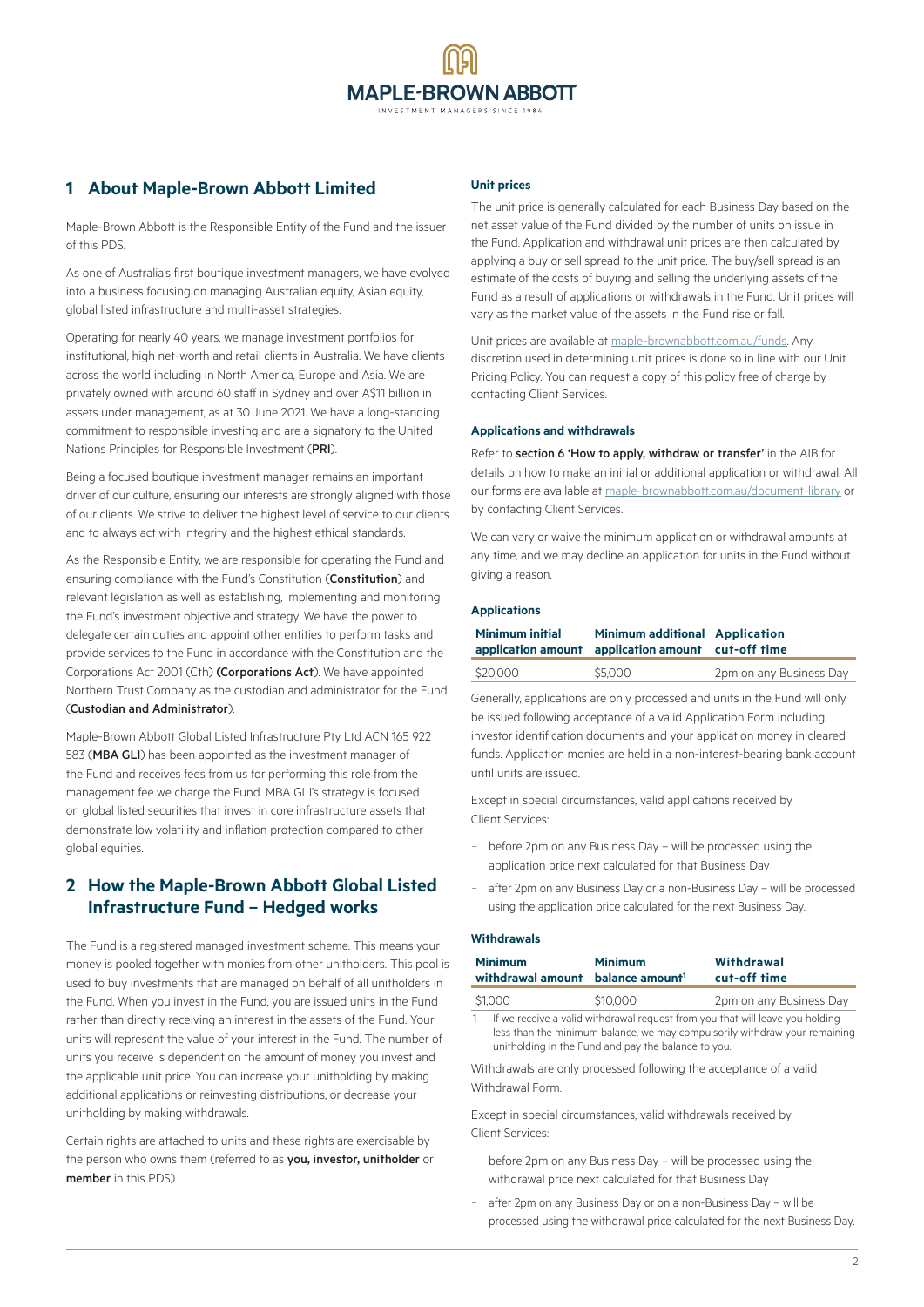In certain circumstances such as withdrawals of larger amounts or when there is a freeze on withdrawals, we may not be able to process withdrawals within the usual period.

You will generally receive your withdrawal amount within two Business Days of processing although the Constitution allows up to 21 days to pay withdrawals. Withdrawal proceeds are paid into your nominated Australian bank account, which must be in your name. We cannot pay withdrawal proceeds to a third party.

#### **Suspension on applications and withdrawals**

We may suspend applications and withdrawals in circumstances specified in the Constitution, including when we consider it to be in the best interests of investors, when financial markets are closed or their operation is significantly impacted or if there is a large withdrawal requested.

If you lodge an application or withdrawal during a suspension period, we will process it as if it was lodged immediately after the end of the suspension period.

### **Distributions**

We intend to pay distributions quarterly, though there may be periods where no distributions are made, or we may make interim distributions. We do not guarantee any particular level of distribution.

Your share of any distributions will be based on the units that you hold on the last day of the relevant distribution period. We expect to distribute amounts comprising of dividends, interest, net capital gains and other income derived by the Fund, less fees and expenses. However, we may distribute capital in addition to, or instead of, distributing income amounts.

Distributions are automatically reinvested unless you nominate to have your distribution paid into your nominated bank account. If your distributions are reinvested, your distribution will be reinvested on the first day after each distribution period. The reinvestment price will be determined at the beginning of the reinvestment day based on the net asset value per unit from the last day of the distribution period, adjusted to exclude the income due to be distributed. No buy spread will be charged on reinvestments. Unit prices generally fall at the end of the distribution period, reflecting the distribution.

If your distributions are paid out in cash, payments are generally paid within 10 Business Days after the end of the distribution period.

You can change your distribution option by completing all relevant sections of the Change of Details Form available at [maple-brownabbott.](http://www.maple-brownabbott.com.au/document-library) [com.au/document-library](http://www.maple-brownabbott.com.au/document-library) and returning it to Client Services by mail or email. We need notification at least 10 Business Days before the end of a distribution period for the change to be effective for that distribution.

 $\bullet$ You should read the important information about taxation and I applications and withdrawals before making a decision. Go to section 5 'How managed investment schemes are taxed' and section 6 'How to apply, withdraw or transfer' in the AIB located at [maple-brownabbott.com.au/document-library](http://maple-brownabbott.com.au/document-library). This information may change between the time you read this PDS and the day you acquire units.

## **3 Benefits of investing in the Maple-Brown Abbott Global Listed Infrastructure Fund – Hedged**

#### **Significant features and benefits**

Investing in the Fund offers a range of features and benefits, including:

- Investment growth and distributions access to a global share portfolio with the potential for long-term capital growth and to receive quarterly distributions
- High conviction and benchmark unaware access to an actively managed portfolio, typically 25-35 stocks, diversified across geographic regions, infrastructure asset types and sectors
- Fundamental research access to the benefits ofdetailed quantitative and qualitative analysis on companies in order to assess their true value. This in-depth research includes detailed financial forecasts and an assessment of management quality, industry structure and Environmental, Social and Governance (ESG) factors
- Professional management the opportunity to invest in a fund managed by a dedicated and experienced team who specialise in global listed infrastructure securities
- Exposure to investment opportunities access to investment opportunities and risk management techniques that individual investors may not be able to access on their own
- Reporting and information you can keep regularly updated on the performance of the Fund at [maple-brownabbott.com.au/global-listed](http://www.maple-brownabbott.com.au/global-listed-infrastructure-fund-hedged)[infrastructure-fund-hedged](http://www.maple-brownabbott.com.au/global-listed-infrastructure-fund-hedged). In addition, you will receive comprehensive investment reports and regular investor statements. You can also access these statements through an online investor portal.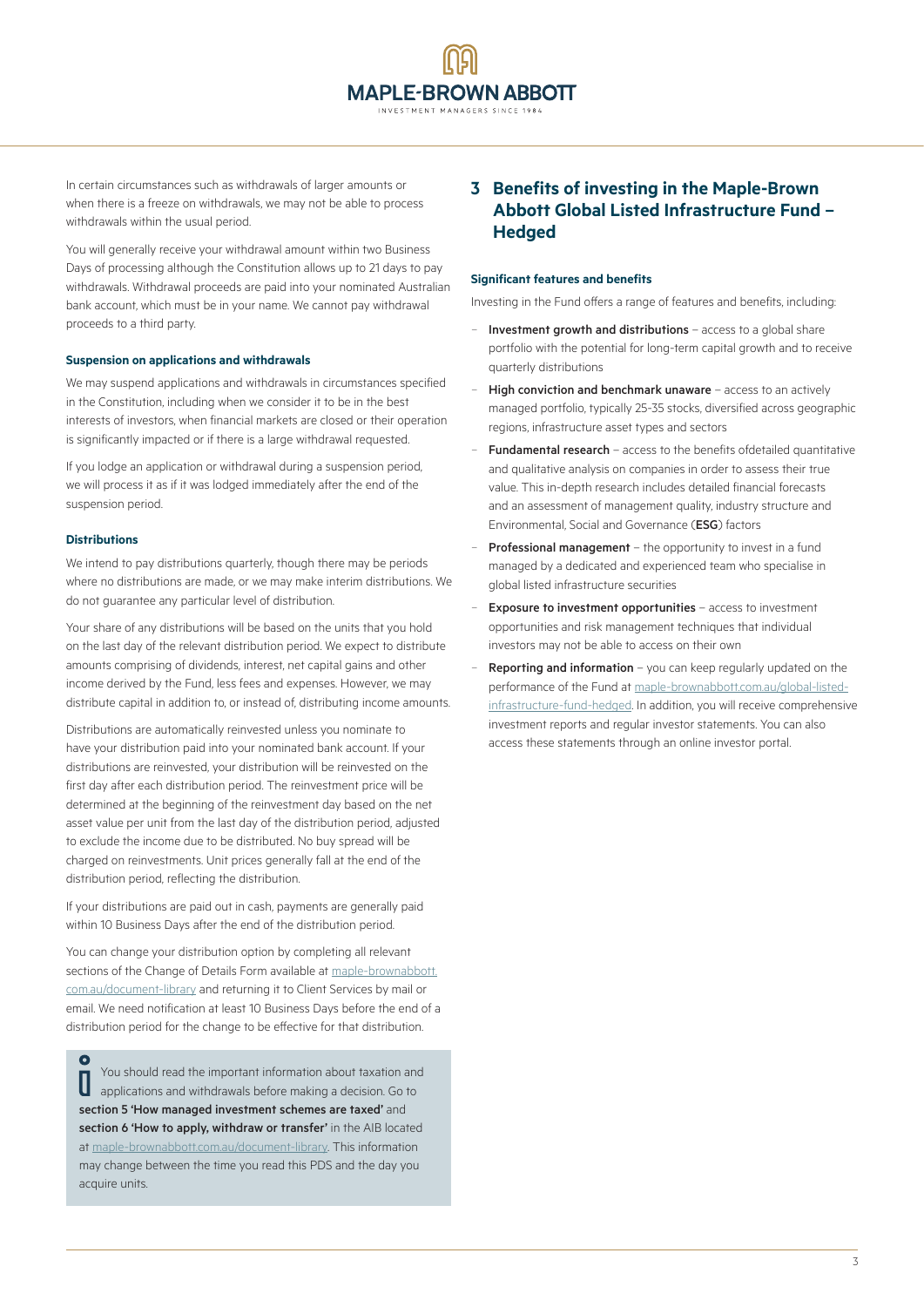## **4 Risks of managed investment schemes**

All investments carry risk. Different strategies may carry different levels of risk, depending on the assets that make up the strategy. Assets with the highest long-term returns may also carry the highest level of short-term risk.

There are significant risks associated with managed investment schemes generally. When you make an investment, you are accepting the risks of that investment. It is important to understand these risks before deciding to invest. Your appetite for risk will depend on a range of factors, including your age, investment timeframe, other investments you hold and your risk tolerance.

The value of your investment and level of returns will vary over time. Past performance is not an indicator of future performance, returns are not guaranteed and you may lose money on your investment. Laws affecting managed investment schemes (such as the Fund) may change over time.

We do not guarantee that the investment objective will be achieved, that you will earn any return on your investment or that your investment will gain in value or retain its value.

The significant risks of investing in the Fund include:

| <b>Risk</b>                                | <b>Description of risk</b>                                                                                                                                                                                                                                                                                                                                                                                                                                                                                                                         |
|--------------------------------------------|----------------------------------------------------------------------------------------------------------------------------------------------------------------------------------------------------------------------------------------------------------------------------------------------------------------------------------------------------------------------------------------------------------------------------------------------------------------------------------------------------------------------------------------------------|
| <b>Market risk</b>                         | The risk that the market price of the Fund's assets may fluctuate as a result of factors such as economic conditions,<br>interest rates, sentiment and geopolitical events as well as environmental, regulatory, social and technological changes.<br>These fluctuations may affect the value of the investments in the Fund which may impact the unit price of the Fund.                                                                                                                                                                          |
| <b>Active management risk</b>              | The risk that the Fund's performance may deviate significantly from the performance of any benchmark due to our<br>active management. The Fund will generally be exposed to a smaller range of securities than are in a broad benchmark<br>and therefore the Fund's unit price is more sensitive to fluctuations in the share prices of those securities. These factors<br>together may result in a significant variance between the Fund's performance and the performance of any benchmark.                                                      |
| <b>Investment manager</b><br>risk          | The risk that we will not achieve the Fund's stated investment objective or deliver returns that compare favourably to<br>other investment managers in the same asset class. Many factors can negatively impact our ability to generate acceptable<br>returns, such as a change in our investment professionals.                                                                                                                                                                                                                                   |
| Infrastructure risk                        | The risk that the performance of infrastructure securities may be impacted by factors specific to infrastructure companies.<br>Such factors include changes to regulatory regimes, actions of government and their agencies, taxation of the assets,<br>the availability and cost of finance, and the level of usage of the infrastructure assets. Where the Fund has exposure to<br>securities negatively impacted by one of these factors, it may reduce the unit price of the Fund.                                                             |
| <b>Country risk</b>                        | The risk that political, economic, regulatory or social developments may adversely affect the return on the Fund's assets.<br>Examples includes political instability, health pandemic or disease outbreaks, recession and war. Exposure to country risk<br>may be higher in relation to investments in emerging markets or developing countries, where risk factors such as lower<br>liquidity, potential for political unrest, increased likelihood of sovereign intervention, currency volatility, and legal and tax<br>risk may be heightened. |
| <b>Company and sector</b><br>specific risk | The risk that factors specific to a particular company or sector may cause a company or sector to perform adversely. Such<br>factors include changes in management, actions of competitors and regulators, changes in technology and market trends.<br>Where the Fund has exposure to a company or sector negatively impacted by one of these factors, it may reduce the unit<br>price of the Fund.                                                                                                                                                |
| <b>Currency risk</b>                       | The risk that the use of currency hedging does not eliminate the risks arising from foreign exchange risk. That is, the risk<br>that fluctuations in exchange rates between the Australian dollar and foreign currencies impacted by the Australian dollar<br>of the foreign investments that the Fund has exposures to will have a negative impact on the investment valuations of the<br>Fund. Hedging can limit the impact of foreign exchange risk on the Fund's investments however the hedging is unlikely to<br>fully offset this risk.     |
| <b>Distribution risk</b>                   | The risk that unexpected or adverse currency movements, or changes in market or economic conditions, may result in<br>fluctuations to the distributions you receive. In some circumstances the Fund may not pay a distribution.                                                                                                                                                                                                                                                                                                                    |
| <b>Derivative risk</b>                     | The risk that the use of derivatives may expose the Fund to the potential for the value of a derivative to fail to move in<br>line with the underlying asset. As a result, the use of derivatives may have the effect of magnifying both gains and losses<br>to the Fund.                                                                                                                                                                                                                                                                          |
| <b>Liquidity risk</b>                      | The risk that an asset may not be able to be sold in a timely manner or at a fair price. This may potentially result in delays<br>in processing a withdrawal, the suspension of withdrawals or not being able to realise what we perceive to be the fair<br>market value.                                                                                                                                                                                                                                                                          |
| <b>Fund risk</b>                           | The risk that changes to the Fund or the broader regulatory environment, such as termination, a change in the fees and<br>expenses or a change in tax status of the Fund or a change in government policies and regulations can have a negative<br>impact on your potential investment return.                                                                                                                                                                                                                                                     |
| <b>Counterparty risk</b>                   | The risk that counterparties of the Fund, such as brokers or custodians, may fail to perform or meet their contractual<br>obligations (either in whole or part) resulting in losses to the Fund.                                                                                                                                                                                                                                                                                                                                                   |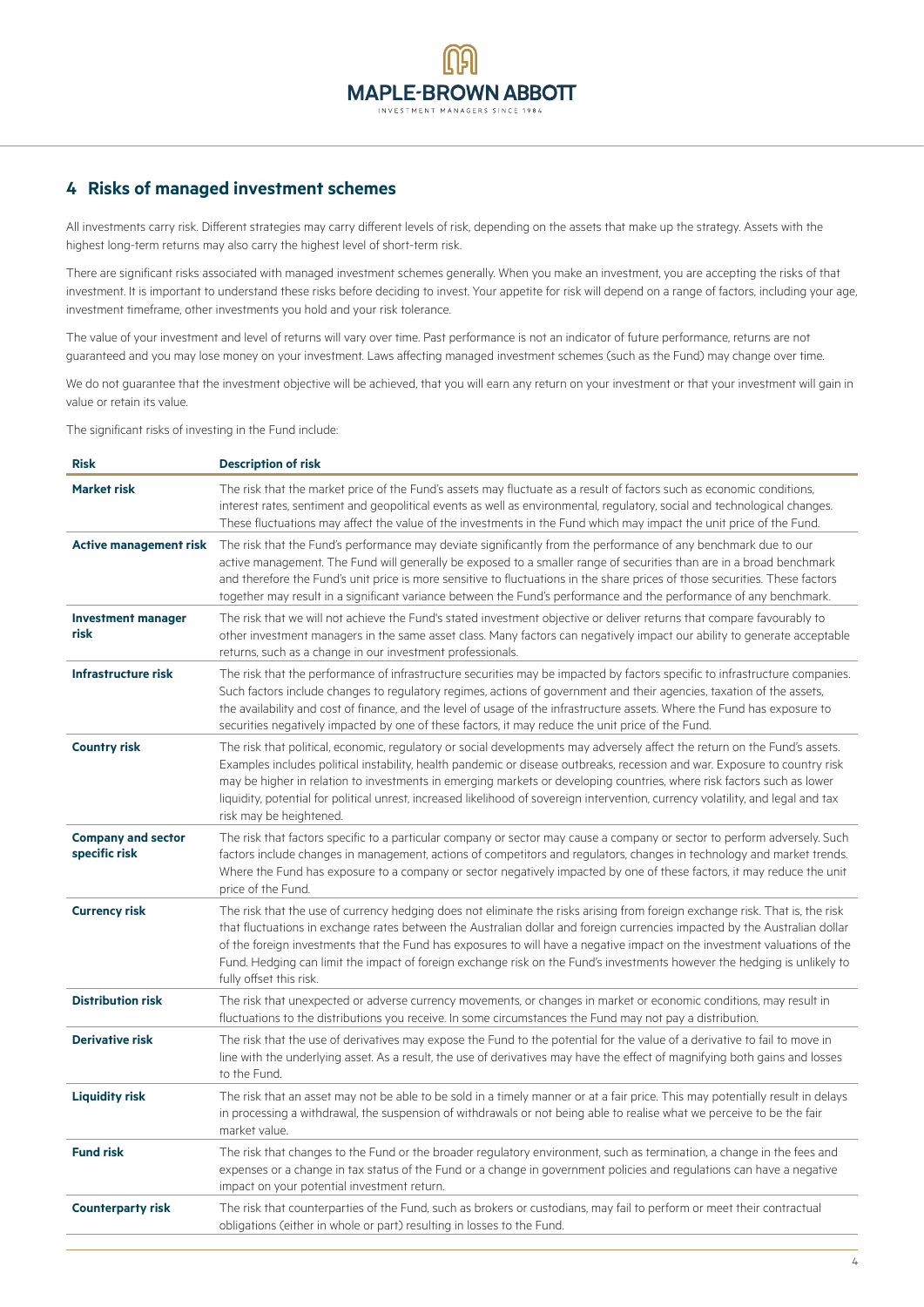## **5 How we invest your money**

**Warning: You should consider the likely investment return, risk level, your personal circumstances and your investment timeframe when making an investment decision.**

## **Maple-Brown Abbott Global Listed Infrastructure Fund – Hedged**

| <b>Investment objective</b>                     | The Fund aims to outperform an accumulation index, maintained daily by us, comprised of the OECD Total Inflation Index<br>plus 5.5% per annum (Benchmark), after fees, over a five-year period.                                                                                                                                                                                                                                                                                                                                                                                                                                                            |                                                                                                                                                                             |                                                                                                        |                  |
|-------------------------------------------------|------------------------------------------------------------------------------------------------------------------------------------------------------------------------------------------------------------------------------------------------------------------------------------------------------------------------------------------------------------------------------------------------------------------------------------------------------------------------------------------------------------------------------------------------------------------------------------------------------------------------------------------------------------|-----------------------------------------------------------------------------------------------------------------------------------------------------------------------------|--------------------------------------------------------------------------------------------------------|------------------|
| <b>Investment strategy</b>                      | The Fund is an actively managed fund that provides exposure to global listed infrastructure securities across<br>regulated, contracted and concession assets or networks that provide essential services, with a focus on<br>sustainability and ESG factors. These infrastructure assets typically deliver lower volatility and higher earnings<br>stability as well as higher inflation protection compared with broader global equities. Generally, these securities<br>have a market capitalisation greater than US\$500 million. The Fund's currency exposure is substantially hedged<br>back to Australian dollars.                                   |                                                                                                                                                                             |                                                                                                        |                  |
|                                                 | Currently, the Fund gains exposure to global listed infrastructure securities by purchasing units in the Maple-Brown<br>Abbott Global Listed Infrastructure Fund (GLIF). As for the Fund, we are the Responsible Entity and MBA GLI is the<br>investment manager for GLIF.                                                                                                                                                                                                                                                                                                                                                                                 |                                                                                                                                                                             |                                                                                                        |                  |
|                                                 | MBA GLI's investment approach is based on deep, fundamental analysis of infrastructure companies combined with<br>a top-down approach to managing macro risks. MBA GLI believes that if inflation protection and lower volatility are<br>key investment objectives, then focusing on these characteristics must be central to the investment process. They<br>consider potential investments from a strictly selected infrastructure Focus List of around 110 companies across<br>more than 25 countries. The companies on the Focus List are those that MBA GLI believes provide the strongest<br>combination of inflation protection and low volatility. |                                                                                                                                                                             |                                                                                                        |                  |
|                                                 | MBA GLI utilises a high conviction approach to ensure that the strongest company views are included in the<br>portfolio. As a result, a portfolio of 25-35 securities is constructed, diversified by country and sector, at any one time.                                                                                                                                                                                                                                                                                                                                                                                                                  |                                                                                                                                                                             |                                                                                                        |                  |
| <b>Asset allocation</b><br>range <sub>1,2</sub> |                                                                                                                                                                                                                                                                                                                                                                                                                                                                                                                                                                                                                                                            |                                                                                                                                                                             | Minimum %                                                                                              | <b>Maximum %</b> |
|                                                 |                                                                                                                                                                                                                                                                                                                                                                                                                                                                                                                                                                                                                                                            | <b>Global listed infrastructure securities</b>                                                                                                                              | 80                                                                                                     | 100              |
|                                                 | Cash                                                                                                                                                                                                                                                                                                                                                                                                                                                                                                                                                                                                                                                       |                                                                                                                                                                             | $\circ$                                                                                                | 20               |
| Investment guidelines <sup>1</sup>              | <b>Securities</b><br>Securities exposure is predominantly to listed equity or equity like securities including depositary<br>receipts (DRs). There may also be exposure to unlisted equities, provided that they are expected to be<br>listed on an exchange within three months from the date of investment, and hybrid or debt securities<br>issued by infrastructure entities.                                                                                                                                                                                                                                                                          |                                                                                                                                                                             |                                                                                                        |                  |
|                                                 |                                                                                                                                                                                                                                                                                                                                                                                                                                                                                                                                                                                                                                                            |                                                                                                                                                                             | Exposure to a single security should not be greater than 10% of the Fund's market value.               |                  |
|                                                 |                                                                                                                                                                                                                                                                                                                                                                                                                                                                                                                                                                                                                                                            | Exposure may be obtained directly or indirectly (by investing in GLIF).                                                                                                     |                                                                                                        |                  |
|                                                 | <b>Country</b>                                                                                                                                                                                                                                                                                                                                                                                                                                                                                                                                                                                                                                             | Exposure to securities listed in the United States of America (excluding DRs) should not be greater<br>than 65% of the Fund's market value.                                 |                                                                                                        |                  |
|                                                 |                                                                                                                                                                                                                                                                                                                                                                                                                                                                                                                                                                                                                                                            | greater than 30% of the Fund's market value.                                                                                                                                | Exposure to securities listed in any other individual OECD country (excluding DRs) should not be       |                  |
|                                                 |                                                                                                                                                                                                                                                                                                                                                                                                                                                                                                                                                                                                                                                            | the Fund's market value, and will not be greater than 30% in aggregate.                                                                                                     | Exposure to securities listed in any individual non-OECD country should not be greater than 15% of     |                  |
|                                                 | Cash                                                                                                                                                                                                                                                                                                                                                                                                                                                                                                                                                                                                                                                       | bank bills and cash exchange traded funds.                                                                                                                                  | Cash exposure may be to cash and cash equivalents including at call cash accounts, term deposits,      |                  |
|                                                 | Derivatives <sup>3</sup>                                                                                                                                                                                                                                                                                                                                                                                                                                                                                                                                                                                                                                   | values, currency values or to reduce volatility.                                                                                                                            | Derivative usage is limited to hedging the Fund's assets or liabilities against fluctuations in market |                  |
|                                                 |                                                                                                                                                                                                                                                                                                                                                                                                                                                                                                                                                                                                                                                            | usage apply.                                                                                                                                                                | Derivative exposure may also occur indirectly through GLIF, where the same limitations to derivative   |                  |
| <b>Hedging</b>                                  |                                                                                                                                                                                                                                                                                                                                                                                                                                                                                                                                                                                                                                                            | MBA GLI intend to substantially hedge the Fund's foreign currency exposures back to Australian dollars. This is typically<br>done using forward foreign exchange contracts. |                                                                                                        |                  |
|                                                 | Any unrealised losses on these forward foreign exchange contracts will not be considered to be gearing of the Fund. The<br>values of these contracts are based on the foreign currency exposure of the underlying assets of the Fund.                                                                                                                                                                                                                                                                                                                                                                                                                      |                                                                                                                                                                             |                                                                                                        |                  |
|                                                 | In the event of any foreign exchange hedging indirectly through GLIF, the Fund will hedge the net unhedged foreign<br>currencies exposures only.                                                                                                                                                                                                                                                                                                                                                                                                                                                                                                           |                                                                                                                                                                             |                                                                                                        |                  |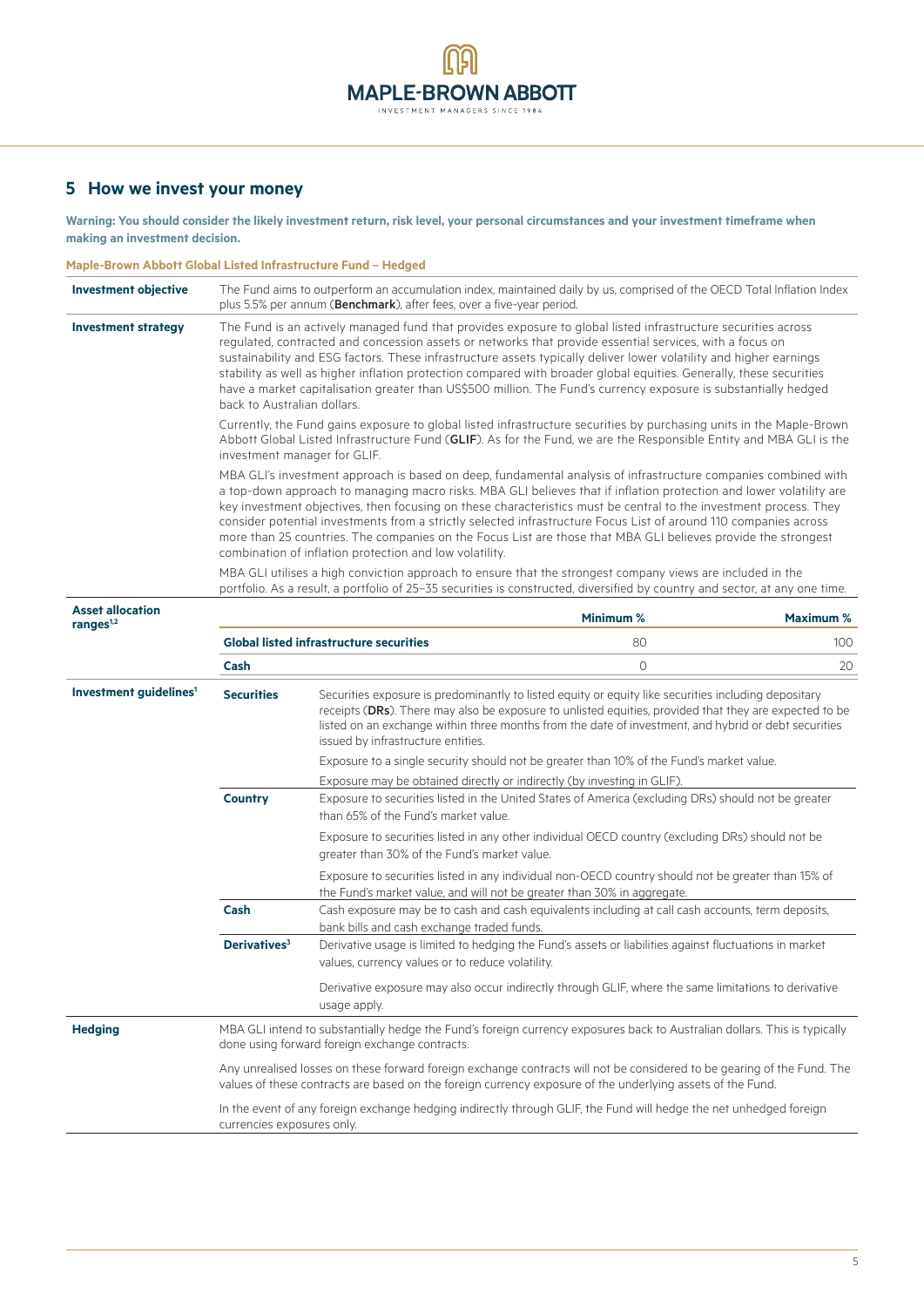| <b>A</b>                       |  |
|--------------------------------|--|
| <b>MAPLE-BROWN ABBOTT</b>      |  |
| INVESTMENT MANAGERS SINCE 1984 |  |

| Environmental, social.<br>ethical and governance<br>considerations and<br>labour standards | MBA GLI actively engages with companies and use proxy voting decisions to help drive more sustainable long-term<br>outcomes for investors. In doing so, they assess labour standards, environmental, social, ethical and governance<br>considerations as part of our detailed industry and company research when selecting, retaining or realising<br>investments. MBA GLI believes that these factors have the potential to affect the business outcomes of companies<br>the Fund invests in. For example – depending on the materiality of impact – MBA GLI considers environmental<br>issues (such as climate change and emissions); social issues (such as human rights) and gender diversity; labour<br>standards (such as work, health and safety) and collective bargaining; and corporate governance issues (such as<br>board independence and compensation structures). |
|--------------------------------------------------------------------------------------------|----------------------------------------------------------------------------------------------------------------------------------------------------------------------------------------------------------------------------------------------------------------------------------------------------------------------------------------------------------------------------------------------------------------------------------------------------------------------------------------------------------------------------------------------------------------------------------------------------------------------------------------------------------------------------------------------------------------------------------------------------------------------------------------------------------------------------------------------------------------------------------|
| <b>Risk level</b>                                                                          | High                                                                                                                                                                                                                                                                                                                                                                                                                                                                                                                                                                                                                                                                                                                                                                                                                                                                             |
| Investor profile <sup>4</sup>                                                              | The Fund is likely to be appropriate for a range of investors, including investors seeking capital growth and income<br>where the investor has a medium or long-term timeframe (at least five years), a high risk tolerance and is comfortable<br>with the risks associated with investing in global listed infrastructure securities. Refer to the Fund's Target Market<br>Determination available at maple-brownabbott.com.au/document-library for further information about the classes of<br>investors whose objectives, financial situation and needs are likely to align with the Fund's key attributes.                                                                                                                                                                                                                                                                   |

1 Should the Fund move outside of the asset allocation ranges or the investment guidelines, the Fund will be rebalanced within a reasonable period of time.

2 Although we have the power to borrow on behalf of the Fund, it is not our intention to do so.

3 Derivatives are not used to move outside of the stated asset allocation ranges or to leverage the Fund. Derivatives are accounted for on a full exposure basis.

4 This is a guide only and not a recommendation. You should determine whether the Fund is suitable for you.

You should read the important information about our investment philosophy and process, our environmental, social, ethical and governance U considerations and labour standards before making a decision. Go to section 2 'Investment philosophy and approach' and section 3 'Environmental, social, ethical and governance considerations and labour standards' in the AIB located at [maple-brownabbott.com.au/](http://www.maple-brownabbott.com.au/document-library) [document-library.](http://www.maple-brownabbott.com.au/document-library) This information may change between the time you read this PDS and the day you acquire the units.

## **6 Fees and costs**

# **O** Did you know?

 Small differences in both investment performance and fees and costs can have a substantial impact on your long-term returns. For example, total annual fees and costs of 2% of your investment balance rather than 1% could reduce your final return by up to 20% over a 30-year period (for example, reduce it from \$100,000 to \$80,000).

You should consider whether features such as superior investment performance or the provision of better member services justify higher fees and costs. You may be able to negotiate to pay lower fees. Ask the Fund or your financial adviser.

## **To find out more**

If you would like to find out more, or see the impact of the fees based on your own circumstances, the Australian Securities and Investments Commission (ASIC) website ([www.moneysmart.gov.au\)](http://www.moneysmart.gov.au) has a managed funds fee calculator to help you check out different fee options.

#### **Fees and costs summary**

**The fees and costs may be paid directly from your account or deducted from your investment returns. You can use this fee and costs summary to compare costs of this product with other simple managed investment scheme products.**

#### **Maple-Brown Abbott Global Listed Infrastructure Fund – Hedged**

| Type of fee or $cost1$                                                                                     | Amount                                                      | How and when paid                                                                                                                                           |  |
|------------------------------------------------------------------------------------------------------------|-------------------------------------------------------------|-------------------------------------------------------------------------------------------------------------------------------------------------------------|--|
| <b>Ongoing annual fees and costs</b>                                                                       |                                                             |                                                                                                                                                             |  |
| Management fees and costs                                                                                  | 1.00% per annum                                             | The management fees and costs are accrued daily and                                                                                                         |  |
| The fees and costs for managing your investment                                                            | of the net asset<br>value of the<br>Fund <sup>1,2</sup>     | reflected in the unit price and deducted from the Fund<br>monthly.                                                                                          |  |
| Performance fees<br>Amounts deducted from your investment in relation to the<br>performance of the product | Not applicable                                              | Not applicable                                                                                                                                              |  |
| Transaction costs<br>The costs incurred by the scheme when buying or selling assets                        | 0.07% of the net<br>asset value of the<br>Fund <sup>2</sup> | The transaction costs are recovered from the assets of the<br>Fund as and when incurred, reflected in the Fund's unit price<br>and are not fees paid to us. |  |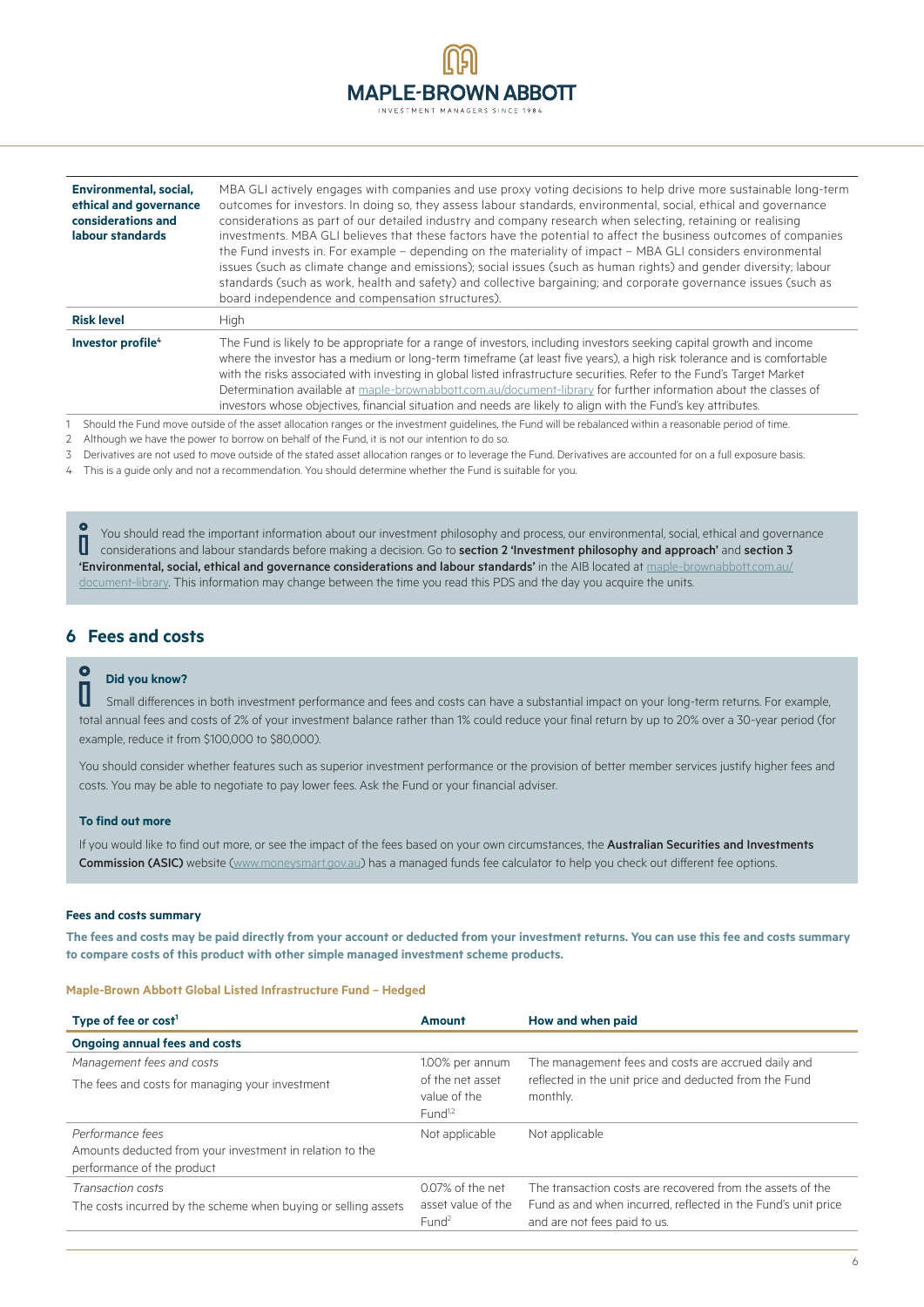## **MAPLE-BROWN ABBOTT** INVESTMENT MANAGERS SINCE 198

| Type of fee or $cost1$                                                                                         | <b>Amount</b>  | How and when paid                                           |
|----------------------------------------------------------------------------------------------------------------|----------------|-------------------------------------------------------------|
| Member activity related fees and costs (fees for services or<br>when your money moves in or out of the scheme) |                |                                                             |
| Establishment fee                                                                                              | Not applicable | Not applicable                                              |
| The fee to open your investment                                                                                |                |                                                             |
| Contribution fee                                                                                               | Not applicable | Not applicable                                              |
| The fee on each amount contributed to your investment                                                          |                |                                                             |
| Buy/sell spread                                                                                                | 0.15%/0.15%    | A buy spread may be charged to you when entering the Fund   |
| An amount deducted from your investment representing costs                                                     |                | (buying units) and a sell spread may be charged to you when |
| incurred in transactions by the scheme                                                                         |                | exiting the Fund (selling units).                           |
| Withdrawal fee                                                                                                 | Not applicable | Not applicable                                              |
| The fee on each amount you take out of your investment                                                         |                |                                                             |
| Exit fee                                                                                                       | Not applicable | Not applicable                                              |
| The fee to close your investment                                                                               |                |                                                             |
| Switching fee                                                                                                  | Not applicable | Not applicable                                              |
| The fee for changing investment options                                                                        |                |                                                             |

1 We may negotiate rebates of some of our management costs with wholesale clients, as defined in the Corporations Act. For additional information, refer to section 4 'Fees' in the AIB.

2 The Fund's net asset value is the gross value of the assets less any liabilities (excluding withdrawal liabilities).

#### **Example of annual fees and costs for the Fund**

This table gives an example of how ongoing annual fees and costs of the Fund can affect your investment over a one-year period. You should use this table to compare this product with other products offered by managed investment schemes.

## **Example – Maple-Brown Abbott Global Listed Infrastructure Fund –**

| <b>Hedged</b>                                                                             |       | Balance of \$50,000 with a contribution of \$5,000 during the year <sup>1</sup>                                                                                     |
|-------------------------------------------------------------------------------------------|-------|---------------------------------------------------------------------------------------------------------------------------------------------------------------------|
| Contribution fees                                                                         | Nil   | For every additional \$5,000 you put in you'll be charged \$0.                                                                                                      |
| <b>PLUS</b><br>Management fees and costs                                                  | 1.00% | And, for every \$50,000 you have in the Fund, you will be charged or have deducted from<br>your investment \$500 each year.                                         |
| <b>PLUS</b> Performance fees                                                              | Nil   | And, you will be charged or have deducted from your investment \$0 in performance fees<br>each year.                                                                |
| <b>PLUS</b> Transaction costs                                                             | 0.07% | And, you will be charged or have deducted from your investment \$30 in transaction costs.                                                                           |
| <b>EQUALS</b><br>Cost of Maple-Brown Abbott Global Listed<br>Infrastructure Fund - Hedged |       | If you had an investment of \$50,000 at the beginning of the year and you put in an<br>additional \$5,000 during that year, you would be charged fees and costs of: |
|                                                                                           |       | \$530                                                                                                                                                               |

What it costs you will depend on the fees you negotiate.

1 This example assumes the \$5,000 contribution occurs on the last Business Day of that year and that the value of the investment is otherwise consistent and therefore the management costs are calculated using the \$50,000 balance only.

#### **Additional explanation of fees and costs**

#### **Management fees and costs**

The management fees and costs for the Fund are made up of the management fee and estimated recoverable expenses as described below, and do not include transaction costs incurred when buying and selling the Fund's assets.

- Management fee: the management fee is the fee we charge for managing the assets and overseeing the operations of the Fund. The management fee is currently 1.00% per annum (inclusive of GST less reduced input tax credits) of the net asset value of the Fund.
- Indirect costs: indirect costs are any amounts reflected in the value of the Fund's investments that we know or estimate have reduced or will reduce the Fund's return (such as management fees paid to external managers). The indirect costs for the year ended 30 June 2021 were 0.00%. Indirect costs may vary each year.
- Recoverable expenses: the Constitution allows us to be reimbursed for expenses incurred in the proper performance of the Fund's day to day operations (such as custody charges, administration and accounting costs, registry fees, audit and tax fees and unitholder reporting expenses). As at the date of this PDS, we pay these ordinary operating expenses out of the management fee, at no additional charge to you. However, if we incur extraordinary expenses (such as expenses incurred in holding a unitholder meeting), we may deduct these extraordinary expenses from the Fund's assets.